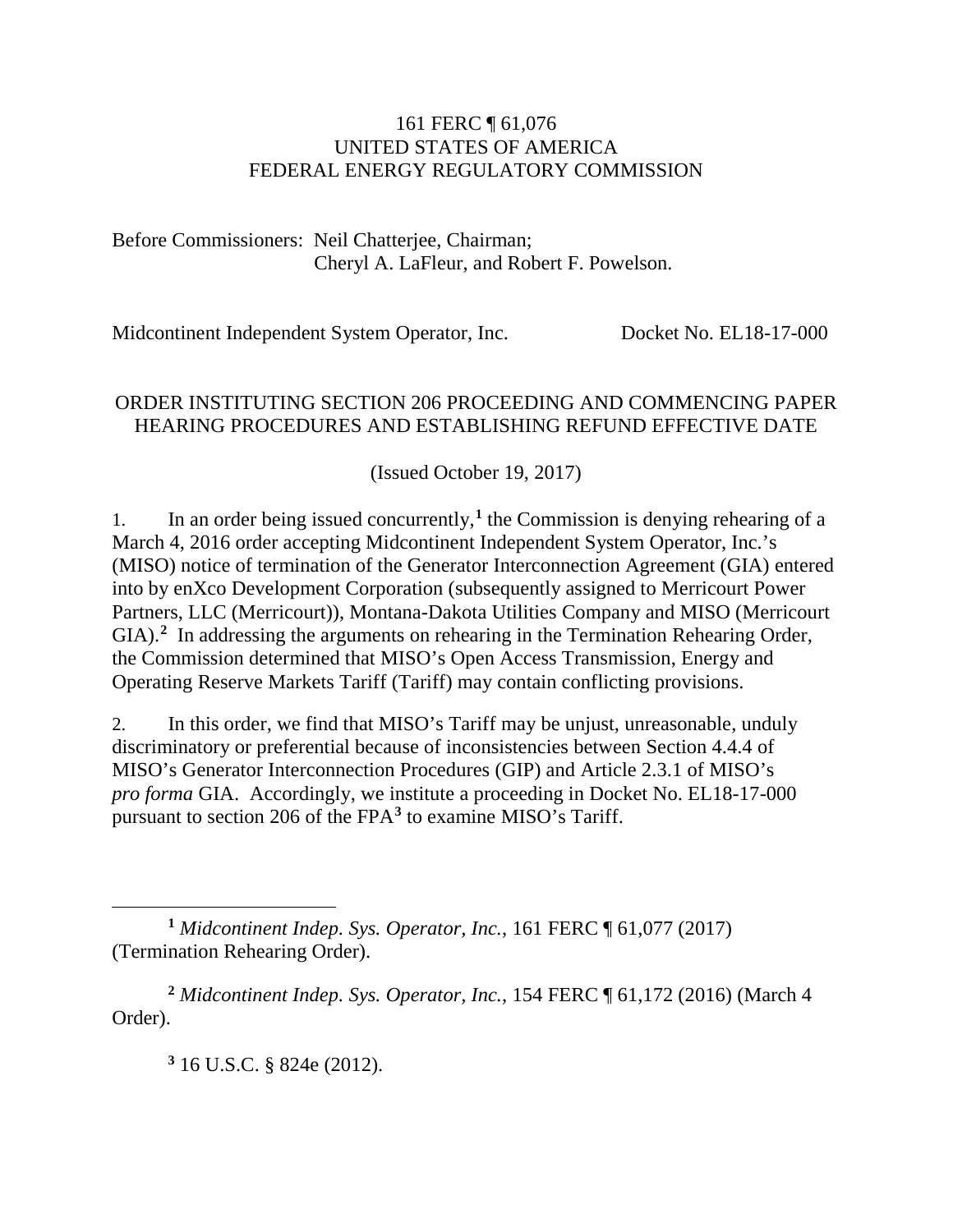#### **I. Background**

 $\overline{a}$ 

## **A. History of Applicable Tariff Provisions**

3. Prior to 2012, Section 4.4.4 of MISO's GIP, addressing modifications to Interconnection Requests, provided as follows:

Extensions of less than three (3) cumulative years in the Commercial Operation Date of the Generating Facility to which the Interconnection Request relates are not [Material Modifications] and should be handled through construction sequencing.**[4](#page-1-0)**

4. This provision allowed an Interconnection Customer, after entering the interconnection queue, to extend its Commercial Operation Date (COD) by up to three years without any risk of losing its queue position. The provision also allowed an Interconnection Customer to extend its COD beyond three years without taking a new place in the queue if MISO found that such additional extension would not adversely impact lower-queued customers, i.e., would not constitute a Material Modification. **[5](#page-1-1)**

5. As part of MISO's 2012 queue reform efforts, the Commission accepted related revisions to Section 4.4.4 of MISO's GIP and Article 2.3.1 of MISO's *pro forma* GIA concerning changes to the CODs of Interconnection Requests.**[6](#page-1-2)** The Commission accepted the following revisions to Section 4.4.4 of the GIP:

<span id="page-1-1"></span>**<sup>5</sup>** *See, e.g., Midwest Indep. Transmission Sys. Operator, Inc.*, 120 FERC ¶ 61,293, at P 23 (2007).

<span id="page-1-2"></span>**<sup>6</sup>** *Midwest Indep. Transmission Sys. Operator, Inc*., 138 FERC ¶ 61,233, at P 223 (Queue Reform III Order), *order on reh'g*, 139 FERC ¶ 61,253, at P 120 (2012) (Queue Reform III Rehearing Order); *Midwest Indep. Transmission Sys. Operator, Inc.*,

<span id="page-1-0"></span>**<sup>4</sup>** This language matches the Commission's Large Generator Interconnection Procedures (LGIP) established in Order No. 2003. *Standardization of Generator Interconnection Agreements and Procedures*, Order No. 2003, FERC Stats. & Regs. ¶ 31,146 (2003), *order on reh'g*, Order No. 2003-A, FERC Stats. & Regs. ¶ 31,160, *order on reh'g*, Order No. 2003-B, FERC Stats. & Regs. ¶ 31,171 (2004), *order on reh'g*, Order No. 2003-C, FERC Stats. & Regs. ¶ 31,190 (2005), *aff'd sub nom. Nat'l Ass'n of Regulatory Util. Comm'rs v. FERC*, 475 F.3d 1277 (D.C. Cir. 2007), *cert. denied*, 552 U.S. 1230 (2008). MISO's GIP and the Order No. 2003 LGIP define Material Modification as those modifications that have a material impact on the cost or timing of any Interconnection Request with a later queue priority date.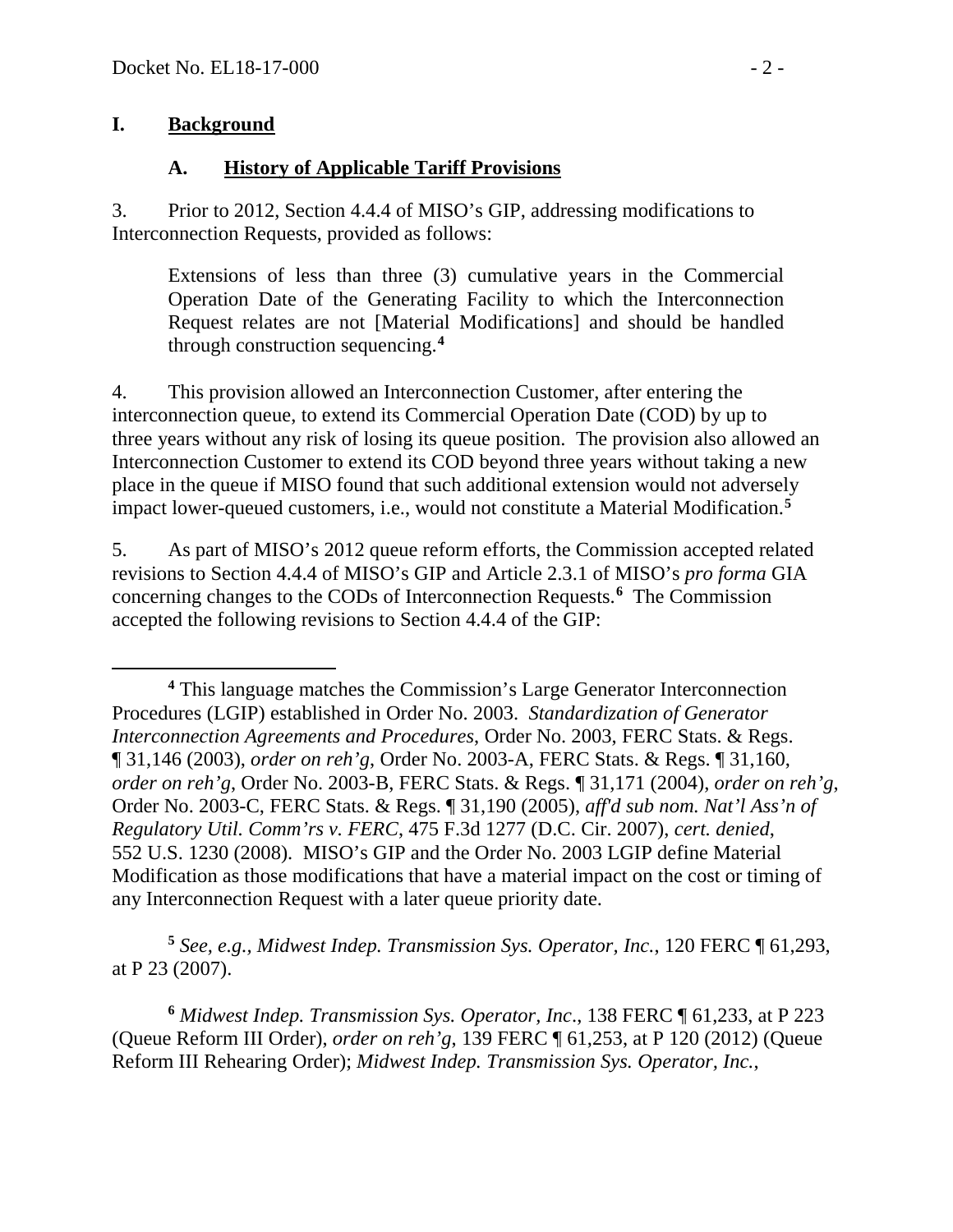$\overline{a}$ 

Prior to entering the Definitive Planning Phase, eExtensions of less than three (3) cumulative years in the In-Service Date or Commercial Operation Date of the Generating Facility to which the Interconnection Request relates are not [Material Modifications] and should be handled through construction sequencing. After entering the Definitive Planning Phase any extension by Interconnection Customer to the In-Service Date or Commercial Operation Date of the Generating Facility shall be deemed a Material Modification except that the Transmission Provider will not unreasonably withhold approval of an Interconnection Customer's proposed change in the In-Service Date or Commercial Operation Date of the Generating Facility if that change is the result of either (a) a change in milestones by another party to the GIA or (b) a change in a higher-queued Interconnection Request, provided that in either case, these changes do not exceed three years beyond the original Commercial Operation Date or In-Service Date. A change to either of these dates that exceeds three years from the date in the original Interconnection Request is a Material Modification.

6. As a result of the revisions, after entering the interconnection queue in the Definitive Planning Phase (DPP), an Interconnection Customer modifying its COD would have to take a new queue position, except in two narrow circumstances, and even in those narrow circumstances, extensions in the COD could not exceed three years. MISO explained that the purpose of these changes was to provide all queued projects with certainty that only projects that are ready to proceed to commercial operation enter the DPP.**[7](#page-2-0)**

7. On October 21, 2016, MISO proposed further revisions to Section 4.4.4 of the GIP to provide, among other things, that an interconnection study delay may also permit a COD extension:

Prior to entering the Definitive Planning Phase, extensions of less than three (3) cumulative years in the In-Service Date or Commercial Operation Date of the Generating Facility to which the Interconnection Request relates are not material and should be handled through construction sequencing. After entering the Definitive Planning Phase any extension by Interconnection Customer to the In-Service Date or Commercial Operation Date of the Generating Facility shall be deemed a Material Modification except that the Transmission Provider will not unreasonably withhold approval of an Interconnection Customer's proposed change in the In-Service Date or

**<sup>7</sup>** Queue Reform III Order, 138 FERC ¶ 61,233 at P 222.

<span id="page-2-0"></span><sup>137</sup> FERC ¶ 61,188, at P 29 (2011), *order on compliance filing,* 139 FERC ¶ 61,197, at P 8 (2012).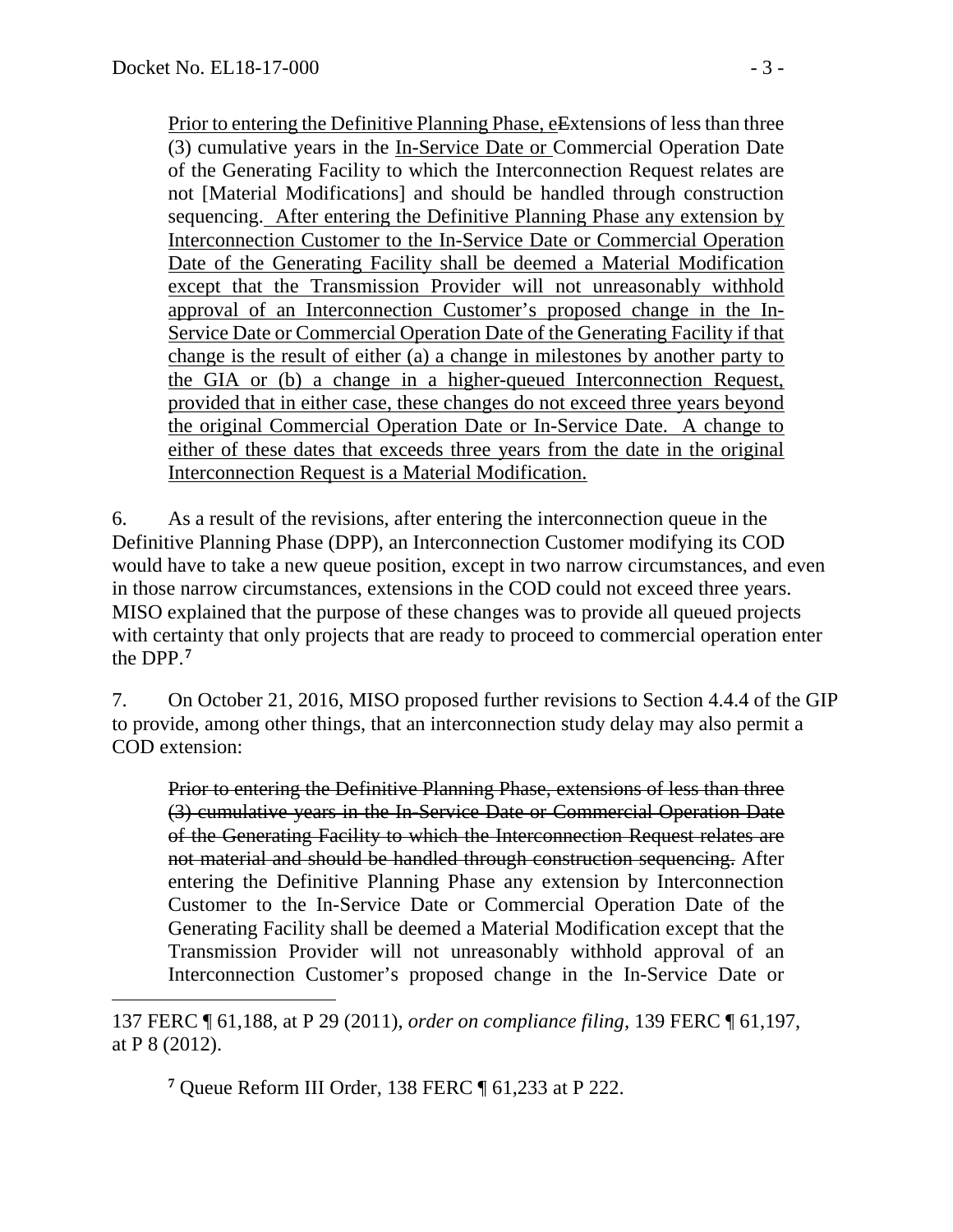Commercial Operation Date of the Generating Facility if that change is the result of either (a) a change in milestones by another party to the GIA,  $\Theta$  (b) a change in a higher-queued Interconnection Request, or (c) delays in the completion of the Definitive Planning Phase Studies, provided that in either any case, these changes do not exceed three years beyond the original Commercial Operation Date or In-Service Date and the expected In-Service Date of the Generating Facility is no later than the process window for the Transmission Provider's Definitive Planning Phase period, unless Interconnection Customer demonstrates that engineering, permitting and construction of the Generating Facility will take longer than the process window for the Transmission Provider's Definitive Planning Phase period. A change to either of these dates that exceeds three years from the date in the original Interconnection Request is a Material Modification.

8. The Commission accepted these revisions in a January 3, 2017 Order.**[8](#page-3-0)**

9. In Docket No. ER12-56, the Commission also accepted the following revisions to Article 2.3.1 of MISO's *pro forma* GIA addressing termination of the GIA in the event of failure to achieve commercial operation:**[9](#page-3-1)**

This GIA may be terminated by Interconnection Customer after giving the Transmission Provider and Transmission Owner ninety (90) Calendar Days advance written notice or by Transmission Provider if the Generating Facility or a portion of the Generating Facility fails to achieve Commercial Operation for three (3) consecutive years following the Commercial Operation Date, or has ceased Commercial Operation for three (3) consecutive years, beginning with the last date of Commercial Operation for the Generating Facility, after giving the Interconnection Customer ninety (90) Calendar Days advance written notice. Where only a portion of the Generating Facility fails to achieve Commercial Operation for three (3) consecutive years following the Commercial Operation Date, Transmission Provider may only terminate that portion of the GIA. The Generating Facility will not be deemed to have ceased Commercial Operation for purposes of this Article 2.3.1 if the Interconnection Customer can document that it has taken other significant steps to maintain or restore operational readiness of the Generating Facility for the purpose of returning the Generating Facility to Commercial Operation as soon as possible.

<span id="page-3-1"></span><span id="page-3-0"></span> $\overline{a}$ 

**<sup>8</sup>** *Midcontinent Indep. Sys. Operator. Inc.*, 158 FERC ¶ 61,003 (2017).

**<sup>9</sup>** *See supra* n.6.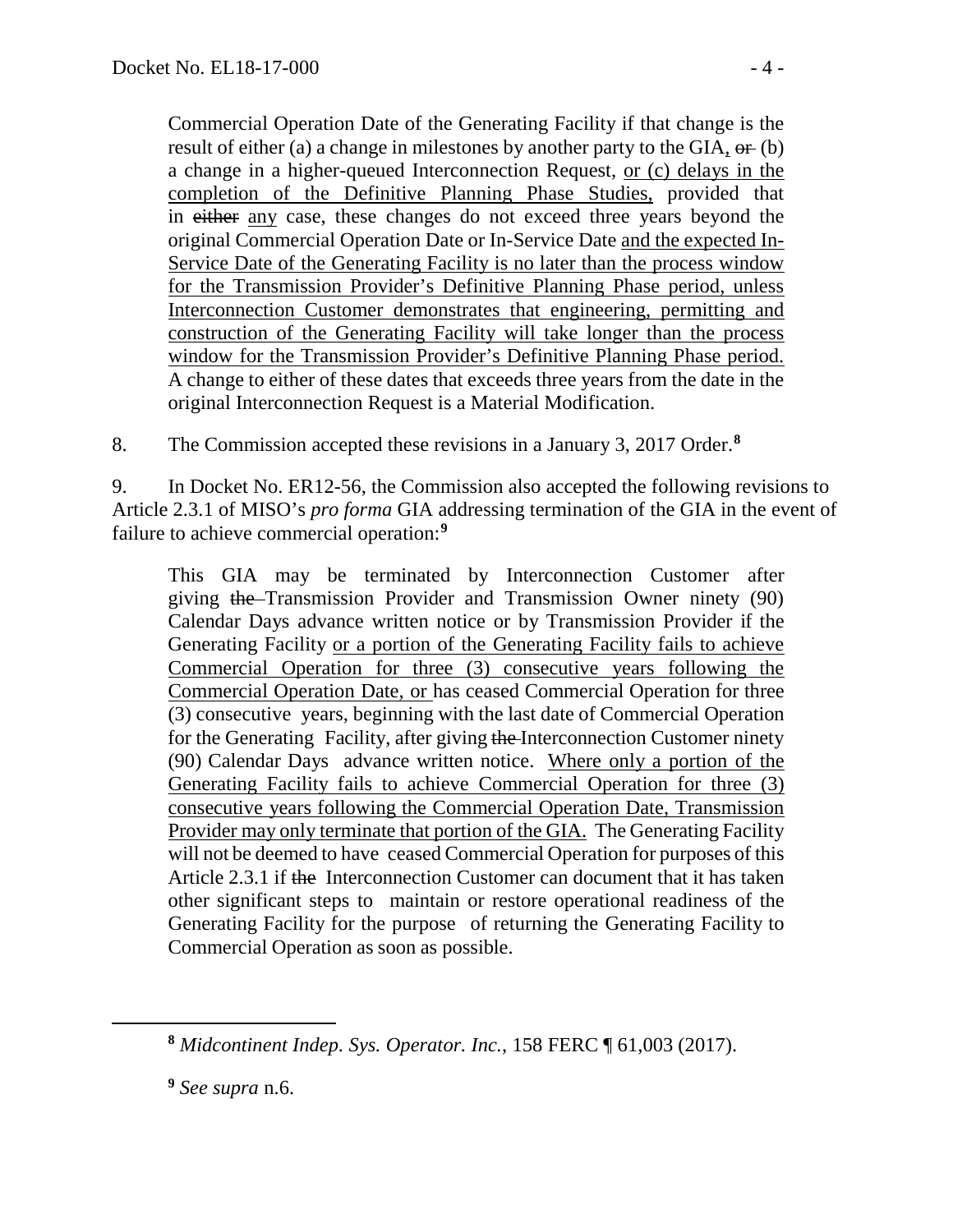Thus, as revised, Article 2.3.1 of the GIA effectively provides Interconnection Customers an ability to extend their COD by three years before MISO can seek to terminate a GIA.

### **II. Discussion**

 $\overline{a}$ 

10. As a result of the revisions to the GIP and *pro forma* GIA enumerated above, there is a potential conflict between the two provisions. Specifically, an Interconnection Customer's ability to extend its COD up to three years without risk of termination under Article 2.3.1 of MISO's *pro forma* GIA conflicts with Section 4.4.4 of MISO's GIP which provides that any extension – apart from the narrow circumstances identified in that provision – is a Material Modification. While MISO's deficiency response in its 2012 queue reform proceeding claimed that the two provisions do not conflict because Section 4.4.4 applies to a project earlier in the process (i.e., pre-GIA) than Article 2.3.1, MISO's response does not adequately explain the distinction between the two provisions. **[10](#page-4-0)** Not only does Section 4.4.4 contemplate that a GIA has already been

On the other hand, in regard to the revisions to Article 2.3.1, MISO explained that after entering into a GIA, the In-Service Date of Transmission Owner Interconnection Facilities and Network Upgrades are not allowed to change as a result of changes in the COD, each Generating Facility is required to fund the Transmission Owner Interconnection Facilities and Network Upgrades pursuant to the GIA, and thus there is no short term impact on other projects that have been studied as a result of extensions in the COD of up to three years. However, MISO noted, there is a longer term impact if interconnection capacity remains unused because additional incremental transmission upgrades may be required for subsequent generating facilities that would otherwise not be needed, and thus it is important to eliminate unused interconnection capacity in a GIA after three years. *Midwest Indep. Transmission Sys. Operator, Inc.*, Deficiency Response, Docket No. ER12-309-000 (filed Jan. 30, 2012).

<span id="page-4-0"></span>**<sup>10</sup>** In a deficiency letter in Docket No. ER12-309-000, Commission Staff asked whether there was any inconsistency between the revision to Section 4.4.4 of the GIP and Article 2.3.1 of the GIA which states that the GIA may be terminated if the Generating Facility fails to achieve commercial operation for three consecutive years following the COD. MISO responded that there was no conflict. MISO explained that the revisions to Section 4.4.4 of the GIP address changes that occur after a project enters the DPP. MISO stated that at this stage of the interconnection process, the timeline and cost of the facilities to be incorporated into the GIA are dependent on the COD of the Generating Facility. Thus, MISO explained, it is impossible to efficiently process the queue if that date is constantly changing, and it is therefore reasonable to require an Interconnection Customer to commit to that date when it proceeds to the DPP.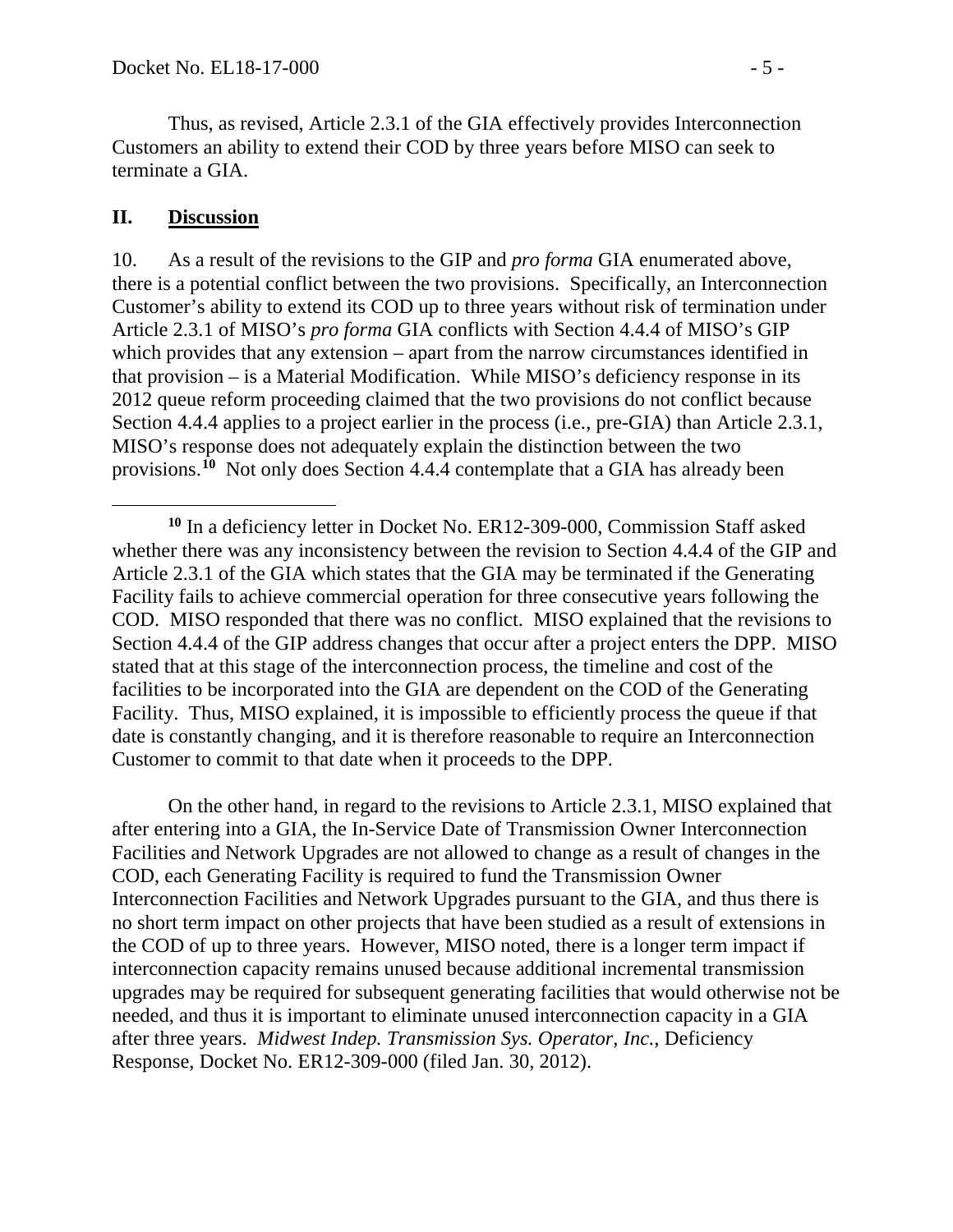$\overline{a}$ 

executed,**[11](#page-5-0)** but MISO has referenced Section 4.4.4 when it desires to terminate a GIA, citing Section 4.4.4 for the proposition of expressly precluding an extension of a COD beyond three years of the original COD.**[12](#page-5-1)** Moreover, the permissive nature of MISO's right to seek to terminate a GIA for any extensions beyond three years of the COD is also at odds with Section 4.4.4's requirement that any extension that exceeds three years from the date in the original Interconnection Request is a Material Modification.

11. It appears that MISO's Tariff may be unjust, unreasonable, or unduly discriminatory or preferential because of inconsistencies between Section 4.4.4 of MISO's GIP and Article 2.3.1 of MISO's *pro forma* GIA. Accordingly, we institute a proceeding in Docket No. EL18-17-000, pursuant to section 206 of the FPA, to examine whether MISO should revise Article 2.3.1 of MISO's *pro forma* GIA and Section 4.4.4 of MISO's GIP to make them consistent with each other. Upon initial review, the concerns identified by the Commission might be addressed by revising MISO's Tariff to contain certain elements. Specifically, Section 4.4.4 of the GIP should be revised to reference Article 2.3.1 of the *pro forma* GIA and allow that once a GIA is executed or filed unexecuted, a three-year period from the COD should lapse before MISO seeks to terminate the GIA.**[13](#page-5-2)** Once that three-year period lapses, MISO must seek to terminate a

<span id="page-5-1"></span>**<sup>12</sup>** *See, e.g.,* MISO, Motion to Answer and Answer, Docket No. ER13-1074-000, at 6-7, filed Apr. 17, 2013 ("[B]ecause Ellerth cannot suspend its obligations under the G968 GIA absent a Force Majeure event, MISO cannot extend Ellerth's milestones unless Ellerth first cures its default and, even then, only within the bounds of the Tariff which limits the extension of a project's [COD] to three years." (citing Section 4.4.4 of the GIP)).

<span id="page-5-2"></span>**<sup>13</sup>** In Order No. 2003, the Commission approved LGIP Section 4.4.5 which provides that extensions of less than three cumulative years in the COD of the Generating Facility are not material and should be handled through construction sequencing. Order No. 2003, FERC Stats. & Regs. ¶ 31,146 at P 177. In Order No. 2003-A, the Commission stated, "[W]e realize that permitting extensions for a cumulative period of three years places a burden on the Transmission Provider's expansion planning process, but as the Commission stated in Order No. 2003, these extensions in most cases are well

<span id="page-5-0"></span>**<sup>11</sup>** Section 4.4.4 states that "Transmission Provider will not unreasonably withhold approval of an Interconnection Customer's proposed change in the In-Service Date or Commercial Operation Date of the Generating Facility if that change is the result of either (a) a change in milestones by another party to the GIA . . . ." This is also consistent with the Commission's discussion of Section 4.4.4 in the queue reform proceeding, in which the Commission stated that a successful change in COD under Section 4.4.4 would result in a modification of the COD in the appendices to the GIA. *See* Queue Reform III Rehearing Order, 139 FERC ¶ 61,253 at P 123.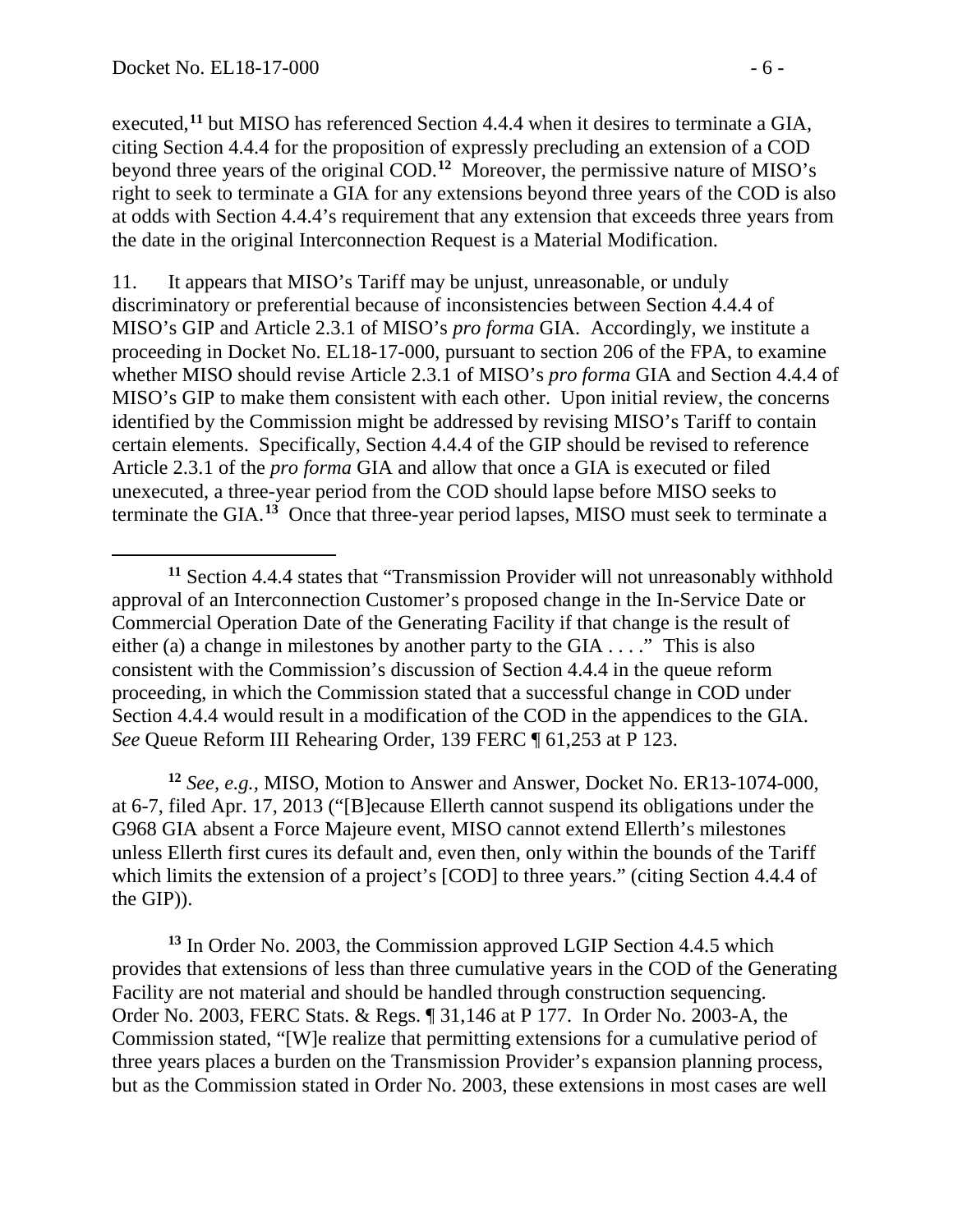$\overline{a}$ 

GIA, except in the limited circumstance that an Interconnection Request would be served by a contingent network upgrade with an in-service date that is farther out than the COD otherwise permitted by the Tariff. **[14](#page-6-0)** MISO may explain if it believes that other circumstances warrant a general exception to the requirement that MISO seek to terminate a GIA beyond three years from the original COD, and if so, should propose appropriate revisions to its GIP and/or *pro forma* GIA.

12. Similarly, Article 2.3.1 of the *pro forma* GIA should be revised to note the limited circumstance in which an interconnection customer may extend the COD in its GIA when it fails to timely reach commercial operation, i.e., an Interconnection Request that MISO has determined is served by a contingent network upgrade with an in-service date that is farther out than the COD otherwise permitted by the Tariff. If MISO believes that other circumstances warrant a general exception to the requirement that MISO seek to terminate a GIA beyond three years from the original COD, it also should include corresponding revisions to Article 2.3.1 of the *pro forma* GIA noting these other circumstances.

13. As described above, this section 206 proceeding aims to resolve inconsistencies in MISO's current GIP and *pro forma* GIA. We intend that the revisions required in response to this section 206 proceeding will eliminate ambiguity regarding the circumstances in which an interconnection customer is entitled to a COD extension beyond three years from the original COD, as well as MISO's obligation to seek to terminate a GIA in a not unduly discriminatory fashion. To the extent an interconnection customer believes relief from the COD deadline is appropriate, it may seek waiver of the applicable Tariff provision**[15](#page-6-1)** or submit a complaint pursuant to section 206 of the FPA.

14. We find that a paper hearing, as ordered below, is the appropriate procedure to resolve this matter. Any entity desiring to participate in the paper hearing must file a

<span id="page-6-0"></span>**<sup>14</sup>** *See, e.g., Southwest Power Pool, Inc.*, 147 FERC ¶ 61,201, at P 114 (2015) (finding that a transmission provider should not force a customer to use a COD that is earlier than the in-service date of the network upgrades that would permit the requested interconnection service).

<span id="page-6-1"></span><sup>15</sup> The interconnection customer would be required to satisfy the Commission's standard four-part waiver test: (1) the applicant acted in good faith; (2) the waiver is of limited scope; (3) the waiver addresses a concrete problem; and (4) the waiver does not have undesirable consequences, such as harming third parties. *See*, *e.g.*, *New York Indep. Sys. Operator, Inc.*, 160 FERC ¶ 61,124, at P 22 (2017).

within the scope of other unforeseen changes that affect the planning process." Order No. 2003-A, FERC Stats. & Regs. ¶ 31,160 at P 134.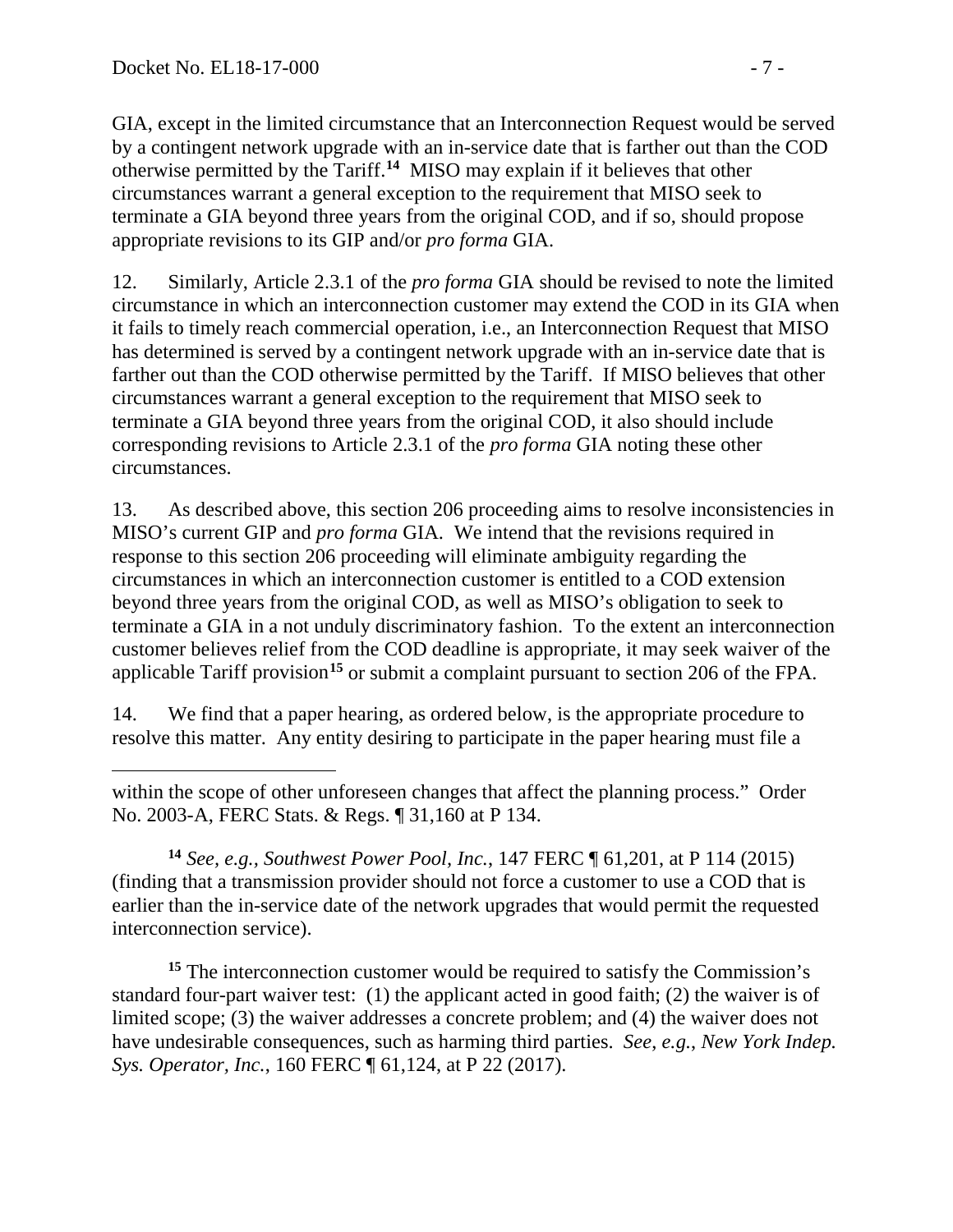notice of intervention or timely motion to intervene, as appropriate, in accordance with Rule 214 of the Commission's Rules of Practice and Procedure, 18 C.F.R. § 385.214 (2017).

15. We will require MISO and other interested parties to file initial briefs no later than 30 days after the publication of notice in the *Federal Register* of the Commission's initiation of this section 206 proceeding in Docket No. EL18-17-000. Parties also may file reply briefs in response to parties' initial briefs within 21 days after the due date of initial briefs.

16. In cases where, as here, the Commission institutes a proceeding under section 206 of the FPA, the Commission must establish a refund effective date that is no earlier than publication of notice of the Commission's initiation of the proceeding in the *Federal Register*, and no later than five months subsequent to that date.**[16](#page-7-0)** Consistent with Commission precedent,<sup>[17](#page-7-1)</sup> we will establish a refund effective date at the earliest date allowed, i.e., the date the notice of the initiation of the proceeding in Docket No. EL18-17-000 is published in the *Federal Register*. The Commission is also required by section 206 to indicate when it expects to issue a final order. We expect to issue a final order in this proceeding within six months of receiving the reply briefs, or June 18, 2018.

# The Commission orders:

<span id="page-7-0"></span> $\overline{a}$ 

(A) Pursuant to the authority contained in and subject to the jurisdiction conferred upon the Commission by section 402(a) of the Department of Energy Organization Act and by the FPA, particularly section 206 thereof, and pursuant to the Commission's Rules of Practice and Procedure and the regulations under the FPA (18 C.F.R. Chapter I), the Commission hereby institutes a proceeding in Docket No. EL18-17-000, as discussed in the body of this order.

(B) MISO and other interested parties may file initial briefs no later than 30 days after the publication of notice in the *Federal Register* of the Commission's initiation of the section 206 proceeding in Docket No. EL18-17-000. Reply briefs may be filed no later than 21 days thereafter.

(C) Any interested person desiring to be heard in Docket No. No. EL18-17-000 must file a notice of intervention or motion to intervene, as appropriate, with the Federal Energy Regulatory Commission, 888 First Street NE, Washington, DC 20426, in

**<sup>16</sup>** 16 U.S.C. § 824e(b) (2012).

<span id="page-7-1"></span>**<sup>17</sup>** *See*, *e.g*., *PJM Interconnection, L.L.C.*, 90 FERC ¶ 61,137 (2000); *Cambridge Elec. Light Co.*, 75 FERC ¶ 61,177, *clarified*, 76 FERC ¶ 61,020 (1996); *Canal Elec. Co*., 46 FERC ¶ 61,153, *reh'g denied*, 47 FERC ¶ 61,275 (1989).